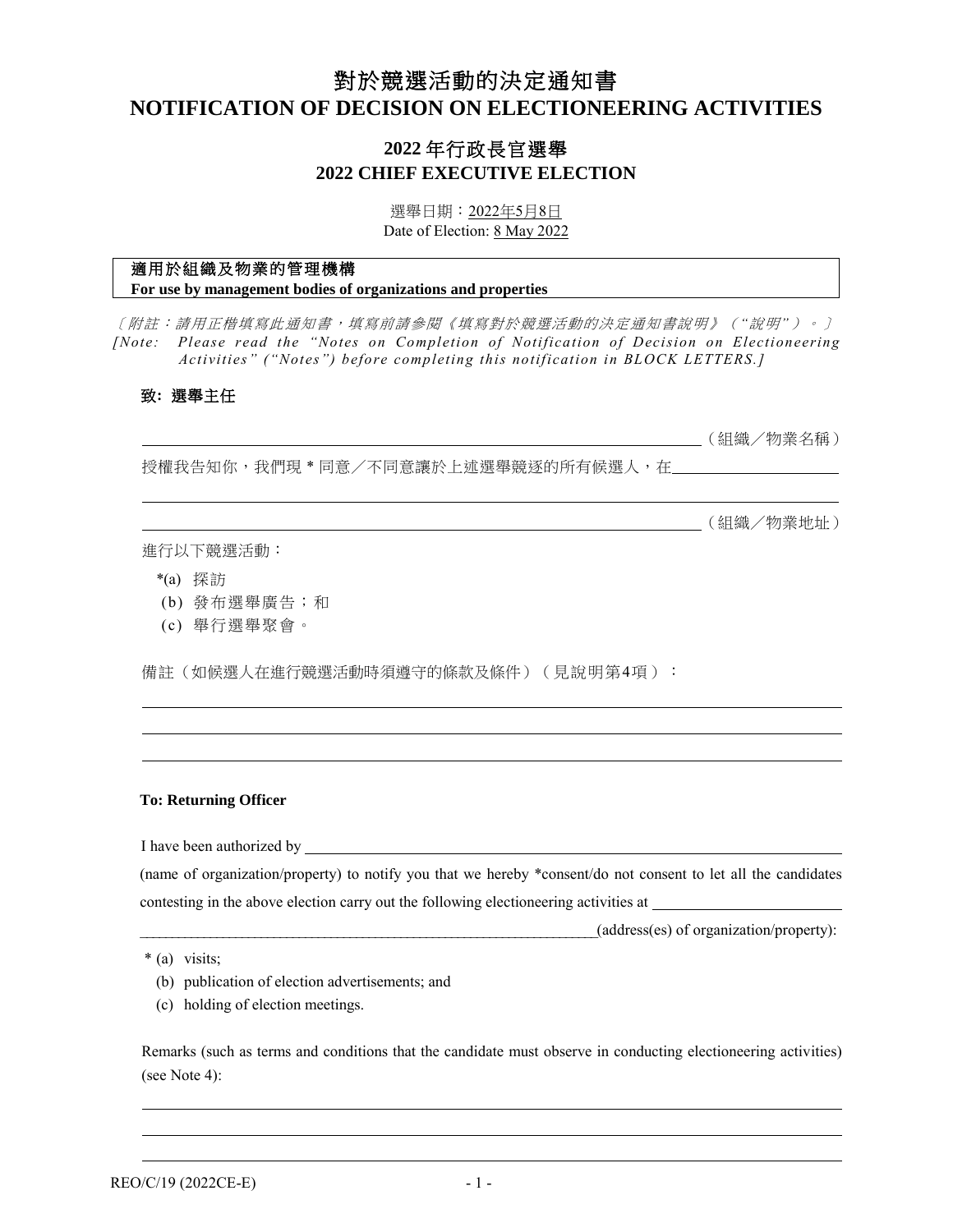由獲授權人士簽署 Signed by authorized person 由以下人士見證(見說明第 5 項) Witnessed by (see Note 5)

| Signature                | Signature               |  |
|--------------------------|-------------------------|--|
|                          |                         |  |
| Name (in BLOCK LETTERS)  | Name (in BLOCK LETTERS) |  |
|                          |                         |  |
| Position                 |                         |  |
|                          |                         |  |
| Contact Telephone Number |                         |  |
|                          |                         |  |
| Name of Management Body  |                         |  |
|                          |                         |  |
|                          |                         |  |

管理機構印章 Chop of Management Body

日期:\_\_\_\_\_\_\_\_\_\_\_\_\_\_\_\_\_\_\_\_\_\_\_\_\_\_\_\_\_\_ Date

\* 請刪去不適用者。 Please delete whichever is inapplicable.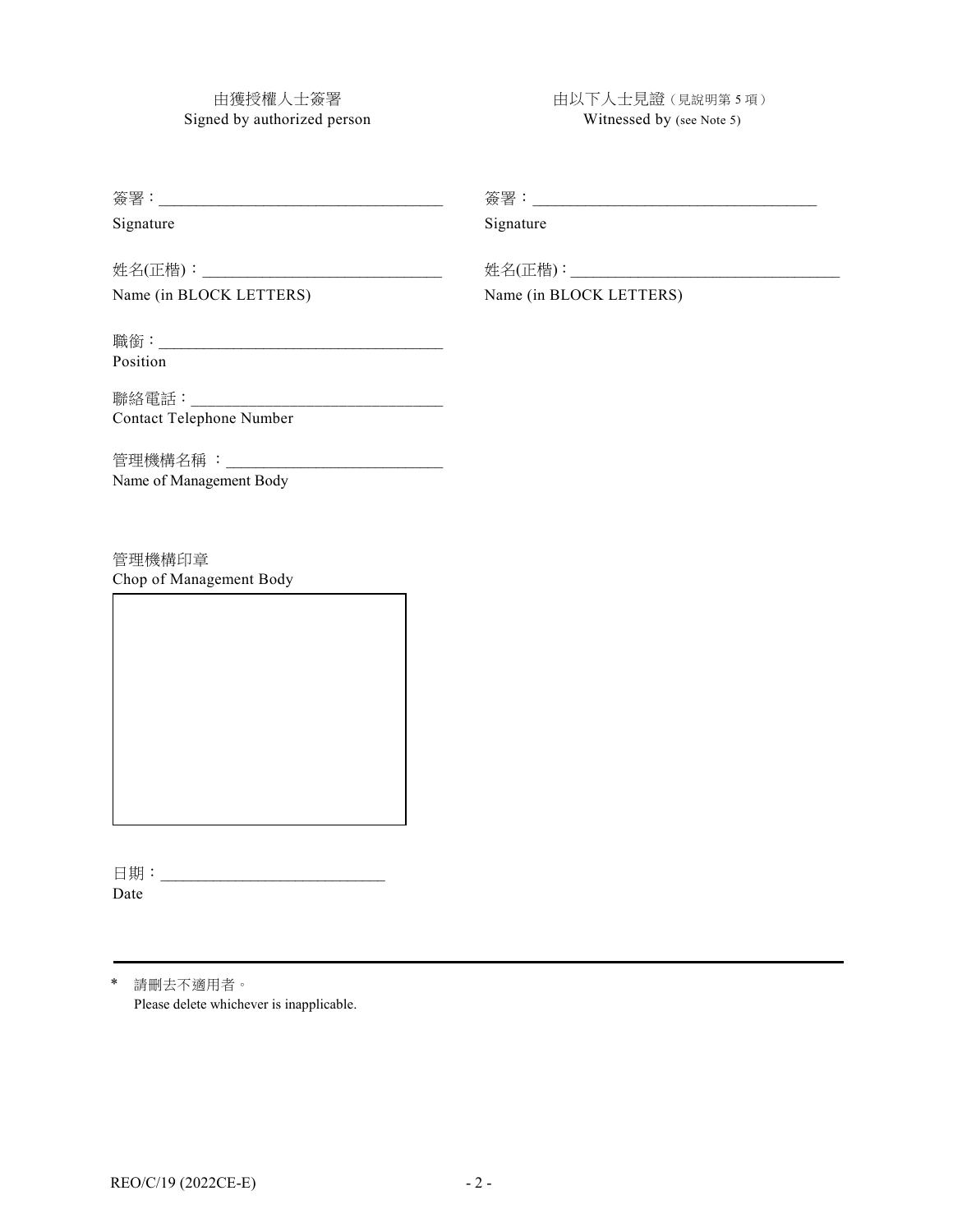## 填寫對於競選活動的決定通知書說明 **Notes on Completion of Notification of Decision on Electioneering Activities**

1. 此通知書內提及的選舉是指根據《行政長官選舉條例》(第569章) 第23或24條進行的投票。就 有競逐的選舉而言,選舉日期是指首三輪投票的日期。根據《選舉程序(行政長官選舉)規例》 (第541J章) 第17(3)條,在有競逐的選舉中,如須進行第四輪或其後任何一輪投票,便會於翌日 進行,如有需要,則須日復一日地進行,直至有候選人當選為止。此通知書適用於任何一輪投 票。

The election referred to in this notification is for a poll conducted under section 23 or 24 of the Chief Executive Election Ordinance (Cap. 569). For a contested election, the date of election is for the first three rounds of voting. In accordance with section 17(3) of the Electoral Procedure (Chief Executive Election) Regulation (Cap. 541J), if in a contested election the voting has to proceed to the fourth or any subsequent round, it will be held on the following day and, if necessary, day after day thereafter until a candidate is returned. This notification is applicable to any round of voting.

- 2. 請公平及平等對待所有候選人,以確保選舉公平進行。 To ensure that the election is conducted fairly, please provide fair and equal treatment to all candidates.
- 3. 根據《選舉程序(行政長官選舉)規例》(第 541J章)第 86條, "發布"是指印刷、展示、 展覽、分發、張貼、公布或以任何其他方式使公眾獲知,並包括繼續發布。 According to section 86 of the Electoral Procedure (Chief Executive Election) Regulation (Cap. 541J), "publish" means print, display, exhibit, distribute, post up, publicly announce or make publicly known by any other means, and includes continue to publish.
- 4. 如有需要,請於「備註」一欄填寫貴機構對競選活動的決定的其他有關事宜(例如候選人舉行 競選活動時須遵守的條款及條件)。有關事宜和要求應適用於所有候選人。 Please state in the "Remarks" column other matters relating to your organization's decision on electioneering activities, if necessary (such as the terms and conditions that candidates must observe in conducting electioneering activities). Such matters and requirements should apply to all candidates.
- 5. 任何年滿18歲並持有身分證明文件的人士,均可擔任見證人。 A witness can be any person aged 18 years or over and in possession of an identity document.
- 6. 根據《行政長官選舉活動指引》第八章及《選舉程序(行政長官選舉)規例》(第541J章)第 87條,候選人須在發布選舉廣告後的**1**個工作天內(即公眾假期及星期六以外的任何1天),把 與選舉廣告有關的資料/文件,包括准許或同意書的電子文本,上載至中央平台或候選人平台 或向選舉主任繳存印本式文本,以供公眾查閱。

In accordance with Chapter 8 of the "Guidelines on Election-related Activities in respect of the Chief Executive Election" and section 87 of the Electoral Procedure (Chief Executive Election) Regulation (Cap. 541J), the candidate must, **within 1 working day** (i.e. any day other than a general holiday and Saturday) after publication of an election advertisement, upload an electronic copy of the relevant information/document of the election advertisement, including permission or consent, onto the Central Platform or Candidate's Platform or deposit a hard copy with the Returning Officer for public inspection.

- 7. 在填寫此通知書時如有任何問題,請在辦公時間內致電選舉事務處的查詢熱線2891 1001。 If there is any question in completing this notification, please call the Enquiry Hotline of the Registration and Electoral Office at 2891 1001 during office hours.
- 8. 請注意下列有關在此通知書提供個人資料的說明 Please note the following with regard to the personal data supplied in connection with this notification-
	- (a) 資料用途

就此通知書提供的個人及其他有關的資料,會供選舉管理委員會、選舉事務處、選舉主任 及其他有關的政府部門用於與選舉有關的用途。